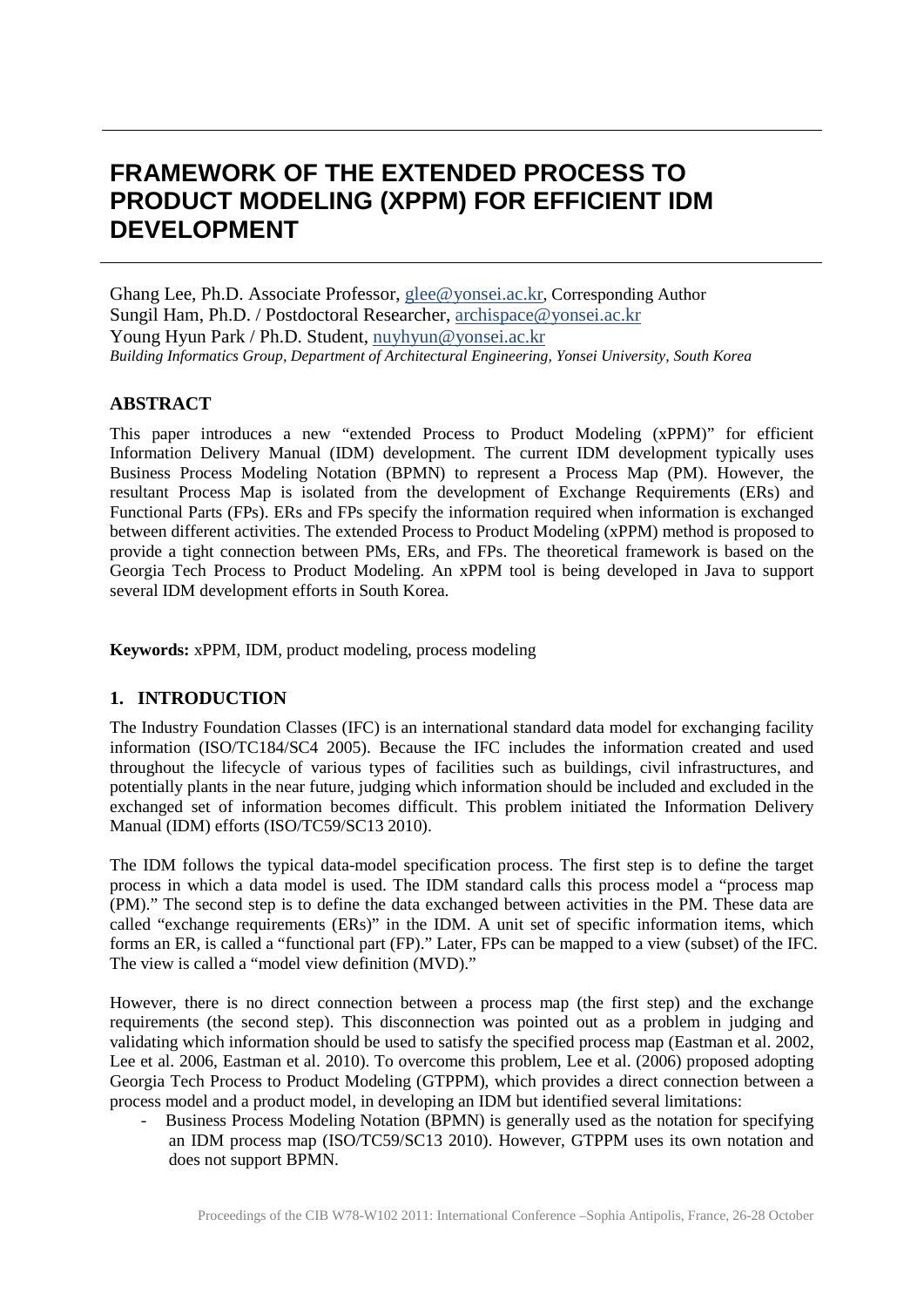- The eventual goal of the IDM is to define a model view definition (MVD) of IFC, but GTPPM's data structure requires modification to fully support an iterative IFC view development process.

The authors extended GTPPM to support the IDM development process. The extended GTPPM is called extended Process to Product Modeling (xPPM). The extended Process to Product Modeling (xPPM) method is proposed to provide a close connection between PMs, ERs, and FPs. This paper introduces the xPPM framework and describes how xPPM can support the IDM development process.

## **2. IDM, GTPPM, AND XPPM**

The IDM is the international standard for specifying "information to be exchanged about a particular topic or business requirement in the construction process" (ISO/TC 59/SC 13 2010). An IDM is composed of a process map, exchange requirements, and functional parts. The IDM standard defines them as follows:

- Process map (PM): a representation of the relevant characteristics of a process for a defined purpose
- Exchange requirement (ER): the set of information that needs to be exchanged to support a particular process stage or stages
- Functional part (FP): a unit of information within an exchange requirement that may be fully specified in its own right.

GTPPM is a product modeling method developed at Georgia Tech (Eastman et al. 2002, Lee 2004, Lee et al. 2007) as a method to tightly link a process model and a product model. The equivalent concepts in GTPPM to the PM, ER, and FP in the IDM are the process model, information set, and information item. Similarly, Eastman et al. (2010) called ER, an exchange model (EM), and FP, an exchange object (EO). xPPM uses the same terms as GTPPM because the proposed method is an extension of GTPPM. Table 1 compares the terms used in the IDM, GTPPM, xPPM, and the exchange model approach.

| <b>IDM</b>                  | <b>GTPPM</b> and <b>XPPM</b> | <b>Exchange Model Approach</b> |  |  |
|-----------------------------|------------------------------|--------------------------------|--|--|
| Process Map                 | <b>Process Model</b>         | Process Map                    |  |  |
| <b>Exchange Requirement</b> | <b>Information Set</b>       | Exchange Model                 |  |  |
| <b>Functional Part</b>      | Information Item             | <b>Exchange Object</b>         |  |  |
|                             |                              |                                |  |  |

Table 1: Comparison of Terms in the IDM, GTPPM, xPPM, and Exchange Model Approach

The major difference between the IDM and xPPM is that the IDM aims to provide ERs and FPs as neutral specifications independent of a specific data model such as IFC. The IDM, thus, requires additional steps to map ERs and FPs to a specific data model to define an MVD of a certain data model required to support the target PM. In contrast, xPPM allows modelers to directly use a specific data model such as IFC to define the information sets and information items so that additional steps for mapping ERs and FPs to a specific data model can be eliminated in defining an MVD. Another difference is that xPPM provides a close connection between a process model and sets of information used by the process by defining the information sets required by each activity.

The major difference between GTPPM and xPPM is that GTPPM cannot specify the "aggregation" relation such as many-to-one or many-to-many relations whereas xPPM can specify and maintain such relations. Another difference is that xPPM uses BPMN to define a process model whereas GTPPM uses its own process modeling notation. The next section describes the xPPM framework in more detail.

# **3. GTPPM AND BPMN PROCESS MODEL CONCEPTS IN XPPM**

xPPM begins with process modeling. xPPM uses BPMN for process modeling (OMG 2011). Figure 1 shows a comparison of the GTPPM elements and the matching BPMN elements used in xPPM.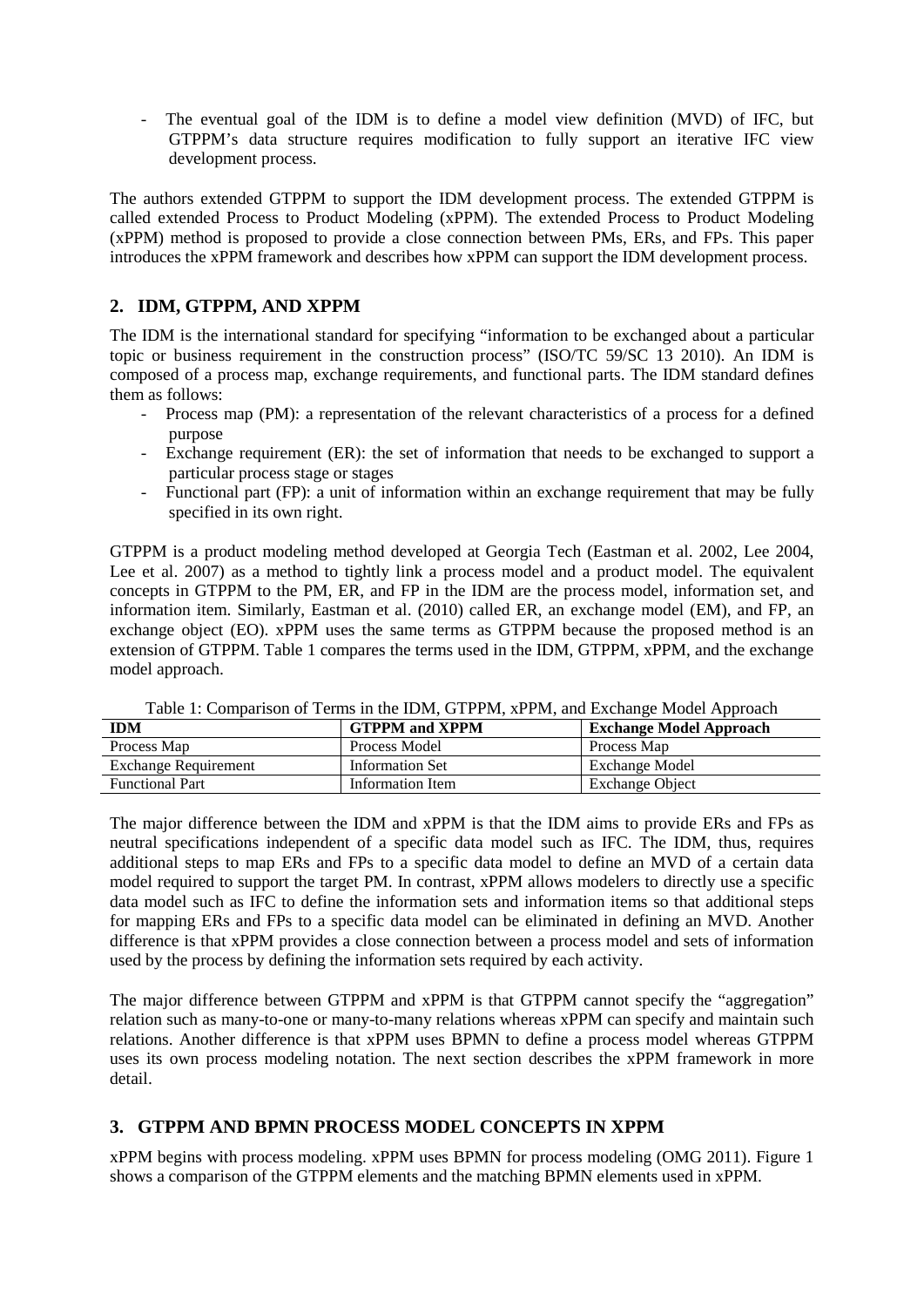

Figure 1: Comparison of GTPPM and BPMN elements

GTPPM has two types of events, the initial state and the final state. They are equivalent to the start event and the end event in BPMN. GTPPM has four types of activities, the internal detail activity, the internal high-level activity, the external detail activity, and the external high-level activity. The distinction between the internal and external activities was made to allow data exchange between activities that are included in the scope of product modeling (thus called internal activities) and activities that are outside the scope of product modeling (thus called external activities). The distinction is needed because GTPPM includes logic to check the consistency of information flow (Lee et al. 2002) and ignores the external activities in the consistency check. The high-level activity indicates that a sub-process is defined in the process model. The high-level activity is equivalent to the collapsed sub-process concept in BPMN.

There are four types of flow in GTPPM. Information flow is the normal sequence flow in BPMN. Material flow is the flow of physical objects such as window frames, precast concrete pieces, pipes, ducts, and elevators. Physical objects carry information. First, the physical objects themselves are information. That is, their physical characteristics such as color, weight, and shapes are information. Second, GTPPM carries additional information such as producer and invoice information. The distinction between information flow and material flow is made because it is possible to continue building a building without a certain set of information, but it is not possible to carry on construction activities without materials delivered to a construction site. Feedback flow distinguishes the flow going forward from the flow returned in a cyclic process. This distinction is important in checking the consistency of information flow because the input information is separate from the returned information of an activity. Input information coming through the feedback flow is ignored in the consistency check.

The Continue shape pauses and resumes flow. This is similar to the off-page connectors in BPMN. The only difference is that the Continue shape can be used on the same page to avoid complex overlaps between flow shapes.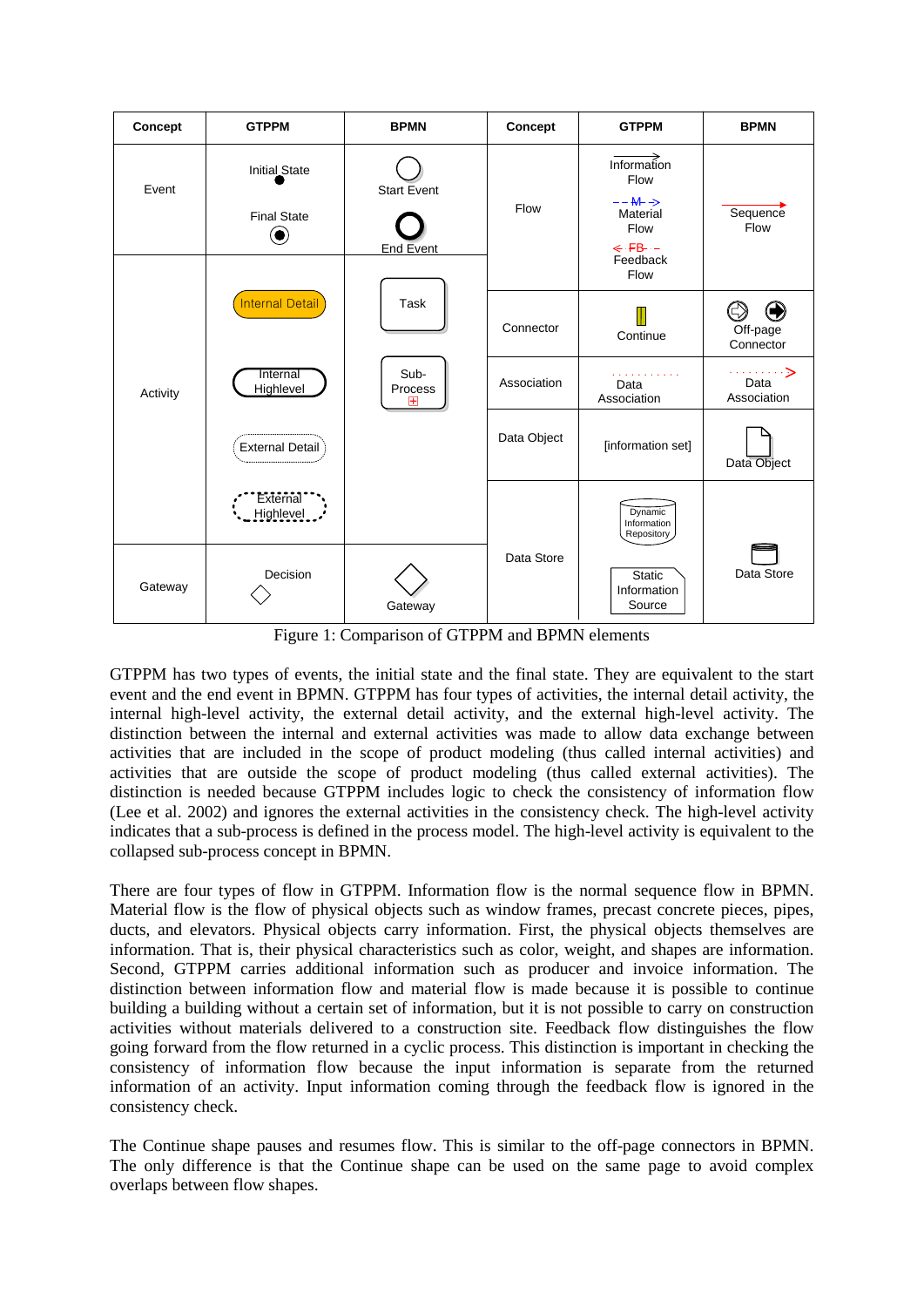GTPPM distinguishes the data stored and updated within the specified process from the data stored and updated outside the specified process. The former is called the dynamic information repository, and the latter is called the static information source. The data store concept in BPMN does not distinguish between these two types of information.

Other concepts in GTPPM such as decision, information set, and data association are equivalent to gateway, data object, and data association in BPMN. Currently, xPPM allows modelers to use all BPMN concepts in addition to the ones that are equivalent to the GTPPM concepts introduced in this section. However, because BPMN was developed to cover various and detailed business cases and rules; it includes too many concepts (e.g., 48 type dimensions in BPMN 2.0) for IDM development and more generally for information flow modeling. For efficient use of BPMN in developing an IDM, the xPPM development team is in the process of developing a recommended BPMN subset and discussing whether to expand the BPMN to support some of the concepts in GTPPM, which do not exist in BPMN.

## **4. BASIC INFORMATION REPRESENTATION IN XPPM**

Both GTPPM and xPPM are based on the structure and concepts of EXPRESS, the standard data modeling language for defining product models (ISO/TC 184/SC4 1994). To quickly and simply represent information in GTPPM, information is represented based on fundamental conceptualization mechanisms: generalization, specialization, assembly, decomposition, and association. The generalization/specialization relations are represented using the asterisk (\*). The assembly/decomposition and association relations are represented using the plus (+) sign. In addition, attributes are represented using brackets. Figure 2 shows an example. It reads "The entity Project is a subtype of the entity Object. The entity Project has the entity Site. The attributes of the Site are the Name and Address."

## Object\*project+site{name;address}

\*: inheritance, generalization/specialization +: assembly/decomposition, association { }: attributes

Figure 2: Information representation in GTPPM

This structure is efficient in quickly defining information required by a certain work process. However, GTPPM does not provide a mechanism for defining the cardinality and other constraints in EXPRESS such as SET, BAG, LIST, ARRAY, OPTIONAL, and UNIQUE between two entities during the data collection step, because GTPPM assumes that the constraints between entities will be elaborated during the refinement step after collecting all the information required for the target process in order to minimize conflicts in the definitions of the cardinality between the same two entities.

In contrast, xPPM allows modelers to specify the constraints in EXPRESS during the data collection process so that it can immediately produce an IFC view as soon as xPPM has been completed. xPPM assumes that IFC will be used as a predefined data dictionary when xPPM is used for developing an IDM or IFC view. Figure 3 is an example of specifying the above site information example in Figure 2 in terms of the xPPM data format.

IfcRoot\*IfcObjectDefinition\*IfcObject\*IfcProduct\*IfcSpatialStructureEl ement\*IfcSite{Name: OPTIONAL IfcLabel; SiteAddress: OPTIONAL IfcPostalAddress;}

Figure 3: Information representation in xPPM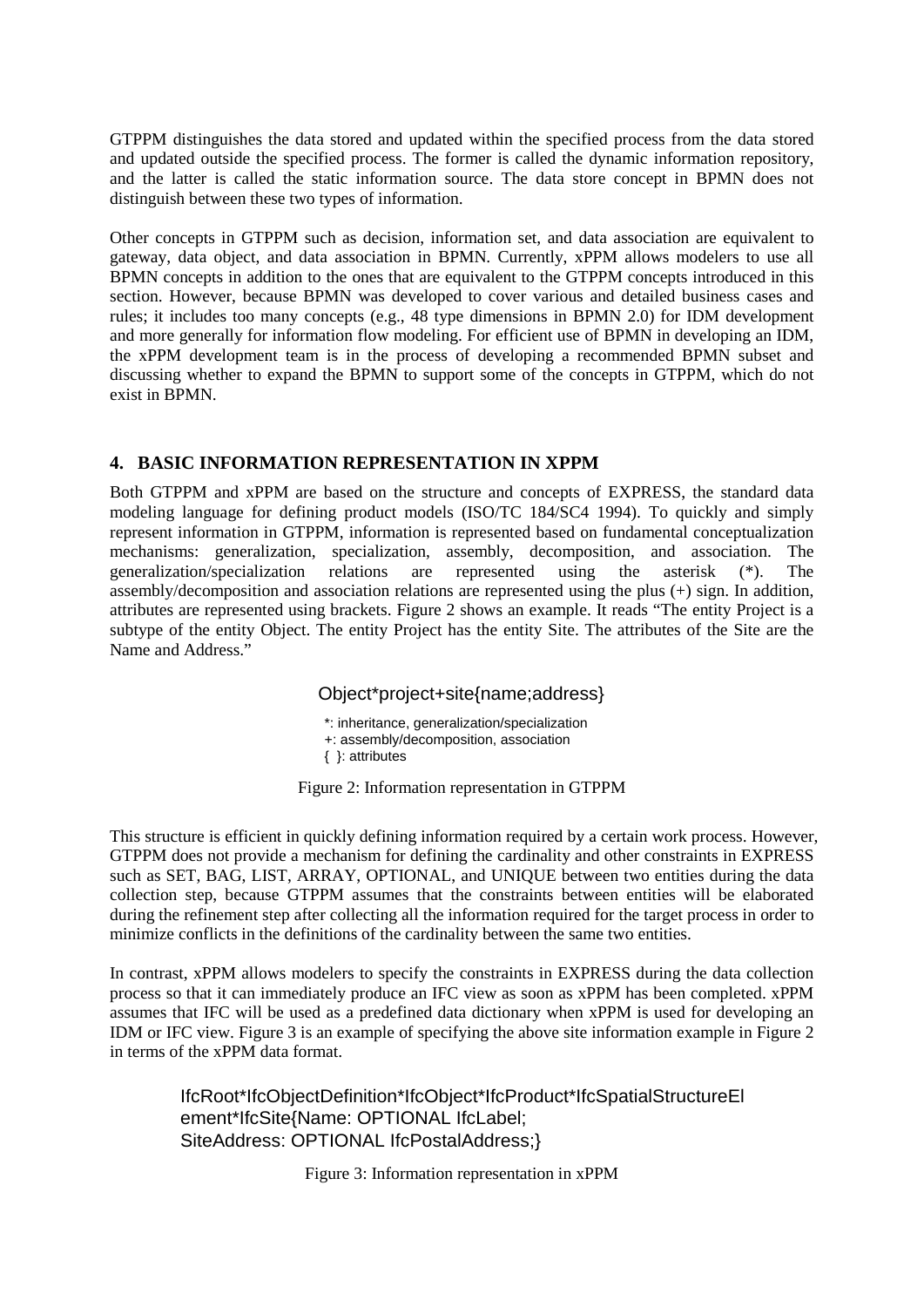## **5. XPPM MODELING PROCESS**

The xPPM modeling process consists of four steps:

- 1) Define a process map using BPMN (process modeling).
- 2) Specify the input and output information required by each activity.
- 3) Check the consistency of the information flow using the dynamic information consistency checking logic specified in Lee et al. (2002).
- 4) Collect all the information specified in the xPPM model and generate an IFC view (MVD) based on the integration and normalization rules specified in Lee et al. (2007).

#### **6. SYSTEM DEVELOPMENT**

The xPPM tool is under development using Java based on the above framework. The xPPM tool is mainly composed of three interfaces: the Process Modeling interface (Figure 4), the Activity Information interface (Figure 5), and the IFC Menu interface (Figure 6).

Modelers define a process map by dragging and dropping BPMN elements from the BPMN list in the right pane of the xPPM Process Modeling interface.



Figure 4: The xPPM Process Modeling interface based on BPMN

After specifying a process map, modelers can specify the input and output information required by each activity and sets of information (i.e., data objects) transferred from one activity to another using the Activity Information interface shown in Figure 5. When an activity or a data object is doubleclicked, the Activity Information interface pops up.

Modelers can specify information by choosing IFC entities and their attributes from the IFC Menu interface in Figure 6 or passing input information to the output information list. The IFC menu opens up when the Add New button on the Activity Information interface is clicked.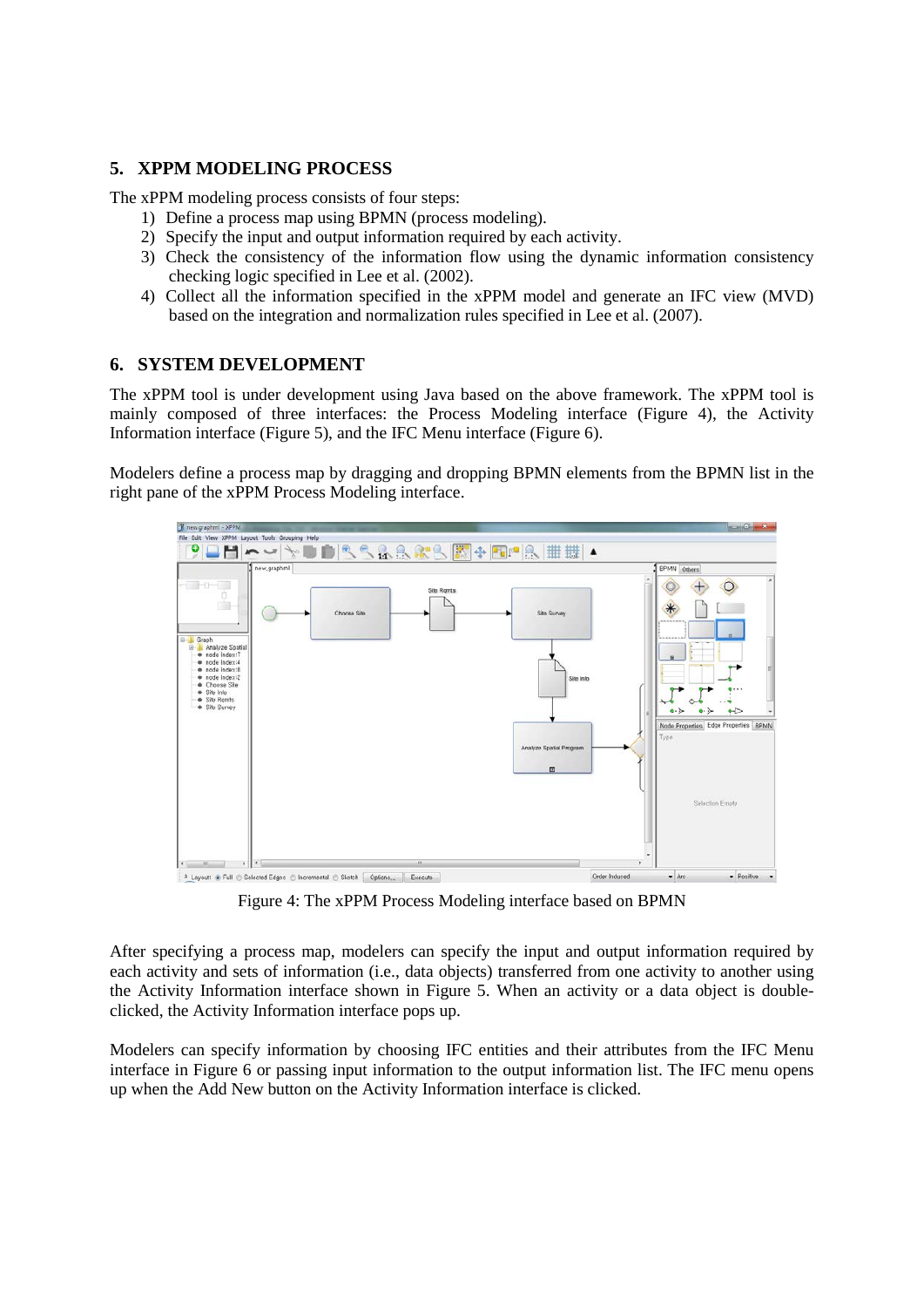| Activity Information                                                                          |                      |                                              |              |                                                                      |        |         | $\mathbf{x}$ |
|-----------------------------------------------------------------------------------------------|----------------------|----------------------------------------------|--------------|----------------------------------------------------------------------|--------|---------|--------------|
| Information Construct(IC) Mode                                                                |                      |                                              |              |                                                                      |        |         |              |
| Activity:                                                                                     |                      |                                              |              |                                                                      |        |         |              |
| Top-Level Generic Activity:                                                                   | Actor:               |                                              |              | Duration<br>Cost                                                     |        |         |              |
|                                                                                               | $\blacktriangledown$ | $\blacktriangledown$<br>$\blacktriangledown$ |              |                                                                      |        | ▼       |              |
| Input Informaton                                                                              |                      |                                              |              | Output Informaton                                                    |        |         |              |
| Transfer                                                                                      | Remove               | Add New                                      | $\mathsf{C}$ | Transfer                                                             | Remove | Add New | $\mathsf C$  |
| <b>Entity</b><br><b>Committe</b> InstructuralLoadSingleForce_0<br>  <b>Committe</b> Instite_0 |                      |                                              |              | Entity<br><b>E-B</b> IfcStructuralLoadSingleForce_0<br>E-B IfcRoot_0 |        |         |              |
| Remainging/Referenced Input                                                                   |                      |                                              | $\mathsf{C}$ | Newly Generated Information                                          |        |         | C            |
| Entity<br>E-1 IfcSite_0                                                                       |                      |                                              |              | Entity<br>E- IfcRoot_0                                               |        |         |              |
| Save&Exit<br>Exit<br>>Hide References<br>save                                                 |                      |                                              |              |                                                                      |        |         |              |

Figure 5: The Activity Information Interface for specifying the input and output information for each activity



Figure 6: IFC Menu Interface. This menu pops up when the "Add new" button is clicked from the Activity Information interface.

## **7. SUMMARY AND FUTURE WORK**

This paper introduces the extended process to product modeling (xPPM) method. The theoretical xPPM framework is based on GTPPM. GTPPM was a product modeling method developed to closely